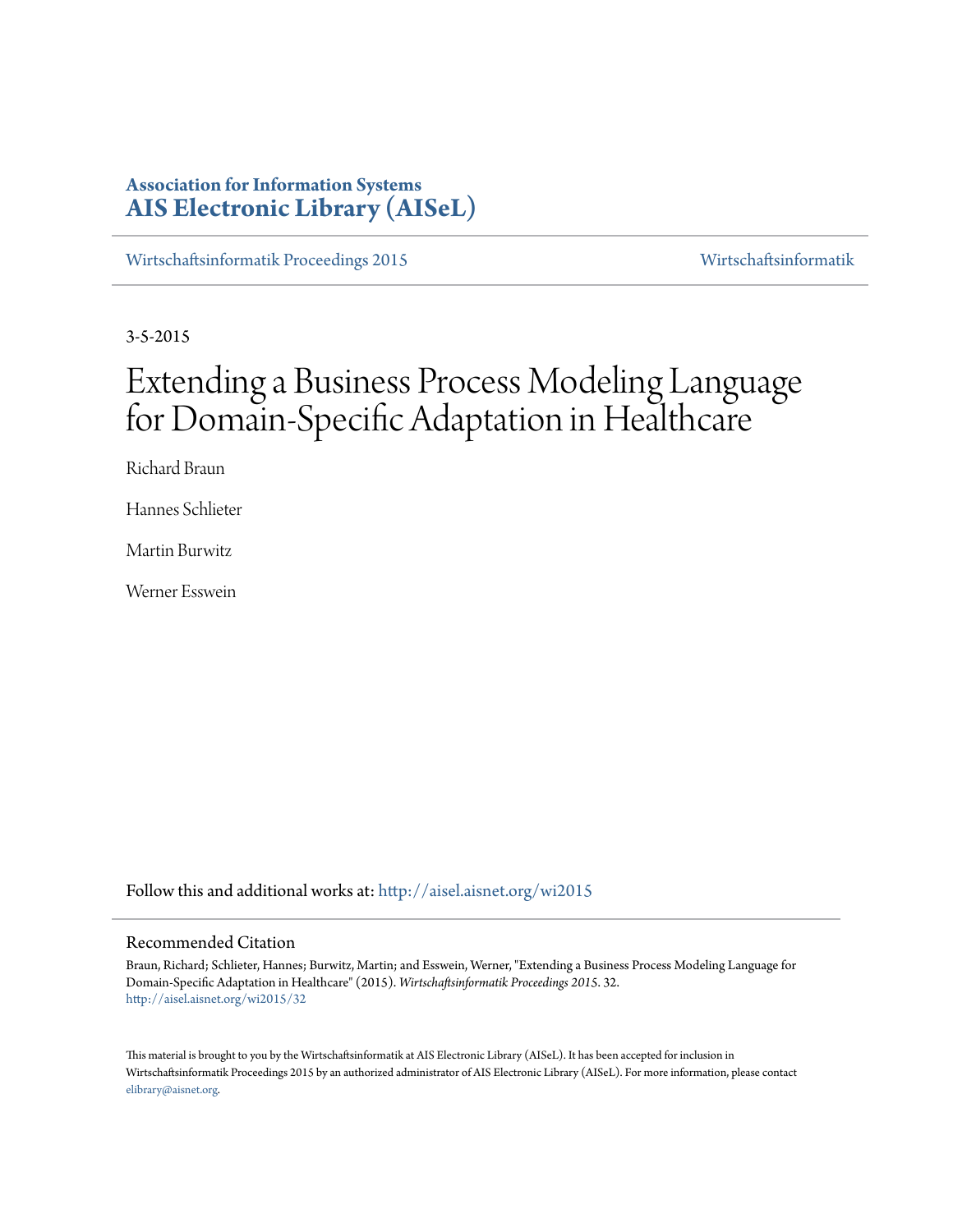# **Extending a Business Process Modeling Language for Domain-Specific Adaptation in Healthcare**

Richard Braun<sup>1</sup>, Hannes Schlieter<sup>1</sup>, Martin Burwitz<sup>1</sup>, Werner Esswein<sup>1</sup>

<sup>1</sup> TU Dresden, Chair of Wirtschaftsinformatik, esp. Systems Development {richard.braun,hannes.schlieter,martin.burwitz,werner.esswein} @tu-dresden.de

**Abstract.** It is often required to provide a modeling language that enables the representation of domain-specific problems and concepts. Domain-specific modeling approaches can be applied for that. However, these approaches usually suffer from low dissemination, missing tool support and high design costs. Thus, it might be more reasonable to adapt and extend common standard modeling languages. This research article presents an extension of the common process modeling language BPMN for modeling clinical pathways in the healthcare sector. The extension is designed methodically by application of the extension design method of Stroppi et al. (2011), which was extended regarding to a deeper domain analysis. The domain analysis considers the design of a domain ontology, requirements analysis as well as an equivalence check between domain concept and BPMN concepts. Finally, the evolved extension is compared with the CPmod modeling language of Burwitz et al. (2013) in order to discuss strengths and limitations.

**Keywords:** Process Modeling, Language Extension, Meta Model Extension, BPMN, Domain-Specific Modeling Language

# **1 Introduction and Motivation**

Clinical Pathways (CPs) have evolved as important tools in the fields of clinical process management, quality management documentation, and derivation of IT configurations [\[28,](#page-13-0) [19,](#page-13-1) [5\]](#page-12-0). However, building CPs is a very time-consuming and costly task, where different stakeholders such as physicians, nurses and management employees have to be involved [\[7\]](#page-12-1). Up to now, process modeling in the healthcare sector is widely performed by physicians themselves or supported by quality managers using general purpose modeling languages that do not completely fit the needs of the clinical domain or by specific domain-specific modeling languages (DSMLs), which limit the model usage to the tool chain of the DSML-world.

In opposite to dedicated DSMLs, it seems to be reasonable to adapt existing standard languages for healthcare processes and extend them domain-specifically, which combines the advantage of standard languages and domain-specific languages. Using (de-facto) standard modeling languages like BPMN or UML implies several benefits: Generally, these languages provide a set of established concepts with a clear syntax

<sup>12&</sup>lt;sup>th</sup> International Conference on Wirtschaftsinformatik,

March 4-6 2015, Osnabrück, Germany

Braun, R.; Schlieter, H.; Burwitz, M.; Esswein, W. (2015): Extending a Business Process Modeling Language for Domain-Specific Adaptation in Healthcare, in: Thomas. O.; Teuteberg, F. (Hrsg.): Proceedings der 12. Internationalen Tagung Wirtschaftsinformatik (WI 2015), Osnabrück, S. 468-481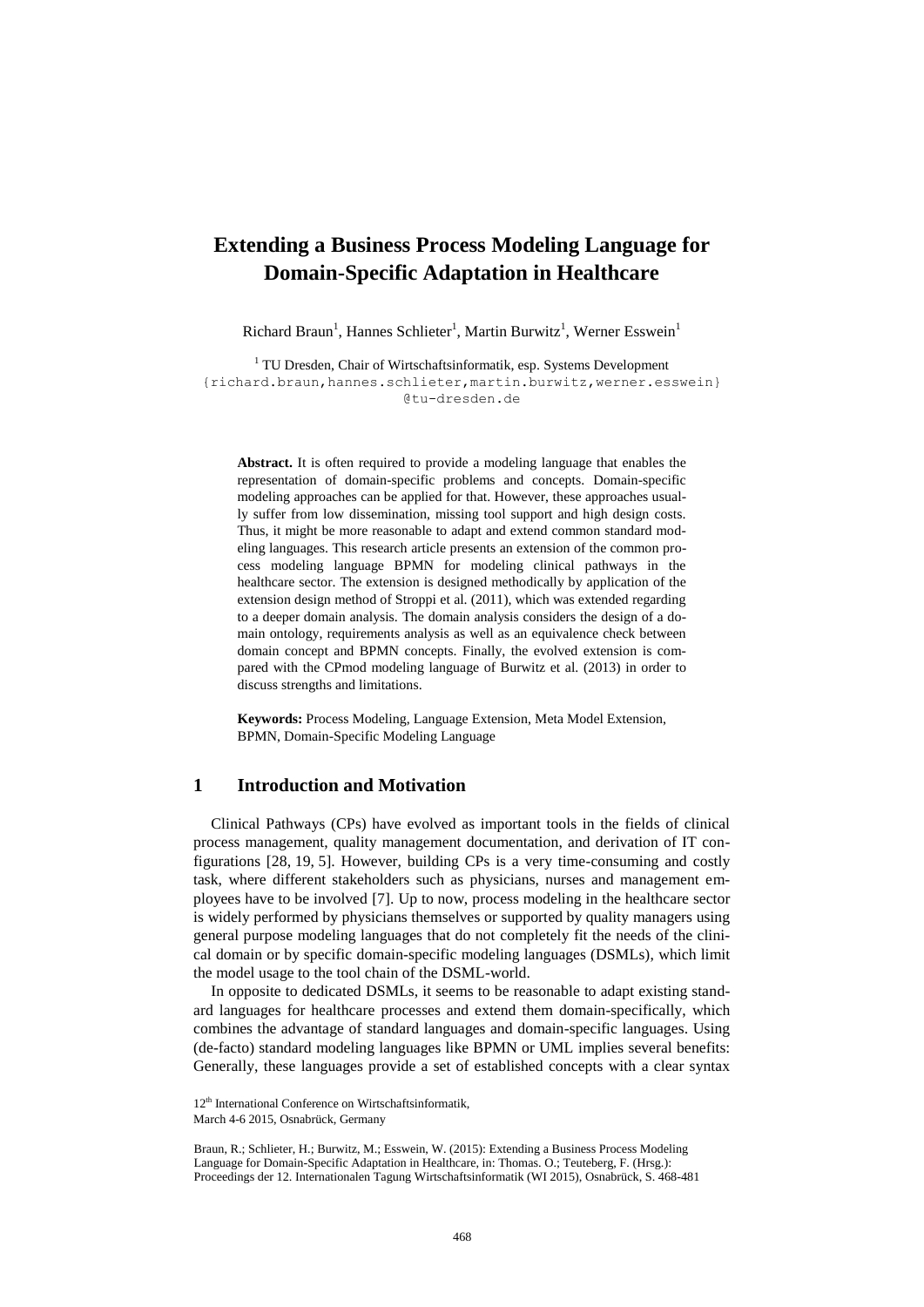and widely accepted semantics, what facilitates communication between stakeholders. Consequently, also tool support and capabilities for model interchange are better as in case of dedicated DSML development. So far, modeling approaches in the context of CPs mostly draw on DSMLs rather than applying standard modeling languages. This impedes the comparison of both approaches. We therefore aim to design a CP extension for the leading process modeling notation BPMN. The extension should be built based on a systematic design method in order to ensure rigor [\[16\]](#page-13-2). Beyond, this research article aims to compare the derived BPMN extension with a dedicated DSML approach, namely [\[5\]](#page-12-0), in order to provide respective benefits and limitations.

Accordingly, the structure of the paper is as follows: Section 2 introduces a brief overview of modeling language extensibility and the BPMN extension mechanism. Also, the detailed extension method is presented. In the beginning of Section 3, the status quo of modeling clinical pathways is summarized. In the further course, Section 3 provides the BPMN extension design; particularly domain analysis as well as abstract and concrete syntax. Section 4 compares our results to a DSML-based approach. The paper ends with a short conclusion and outlook on further research.

# **2 Extensibility of BPMN**

## **2.1 Extensibility of Modeling Languages**

As stated before, the broad usage of common modeling languages often causes situations where these languages need to be adapted or extended in order to satisfy requirements and needs coming from the peculiarities of a specific industry, business or problem [\[4,](#page-12-2) [27\]](#page-13-3). Next to this argument of domain-specific adaptation, it might be also reasonable, to focus on a few modeling languages in order to avoid an increasing method pluralism, focusing on their enhancement and thus facilitate better communication both in academia and practice (referring [\[20,](#page-13-4) [3\]](#page-12-3)). This strategy also seems to be appropriate in terms of model exchange and interoperability, although noticeable research on that has to be conducted [\[1\]](#page-12-4). Also, the stated extension approach could facilitate language evolution over time, when often-used extensions are integrated into the language or some language dialects are standardized (see choreographies in BPMN [\[8,](#page-12-5) [6\]](#page-12-6)). Extending a modeling language evokes alteration of the underlying meta model and can affect both abstract and concrete syntax. Currently, only very few research articles addressing this topic explicitly (see [\[1,](#page-12-4) [4,](#page-12-2) [35\]](#page-14-0)). Nevertheless, it can be stated that there are at least four general extension mechanisms: In-built, metamodel customization, annotation and multi level modeling [\[1\]](#page-12-4). The in-built mechanism refers to the profile mechanism from UML and similar approaches [\[26\]](#page-13-5). Meta model customization refers to any (ad hoc) alteration of the meta model. Model annotation covers adding extra information or an integration with external models. Multi level extensions intend to add new vertical abstraction layers for domain concepts [\[2\]](#page-12-7). However, language extensibility also requires an adaption of the language method at all what refers to the procedure model of the language (e.g., [\[11\]](#page-12-8)), which is not con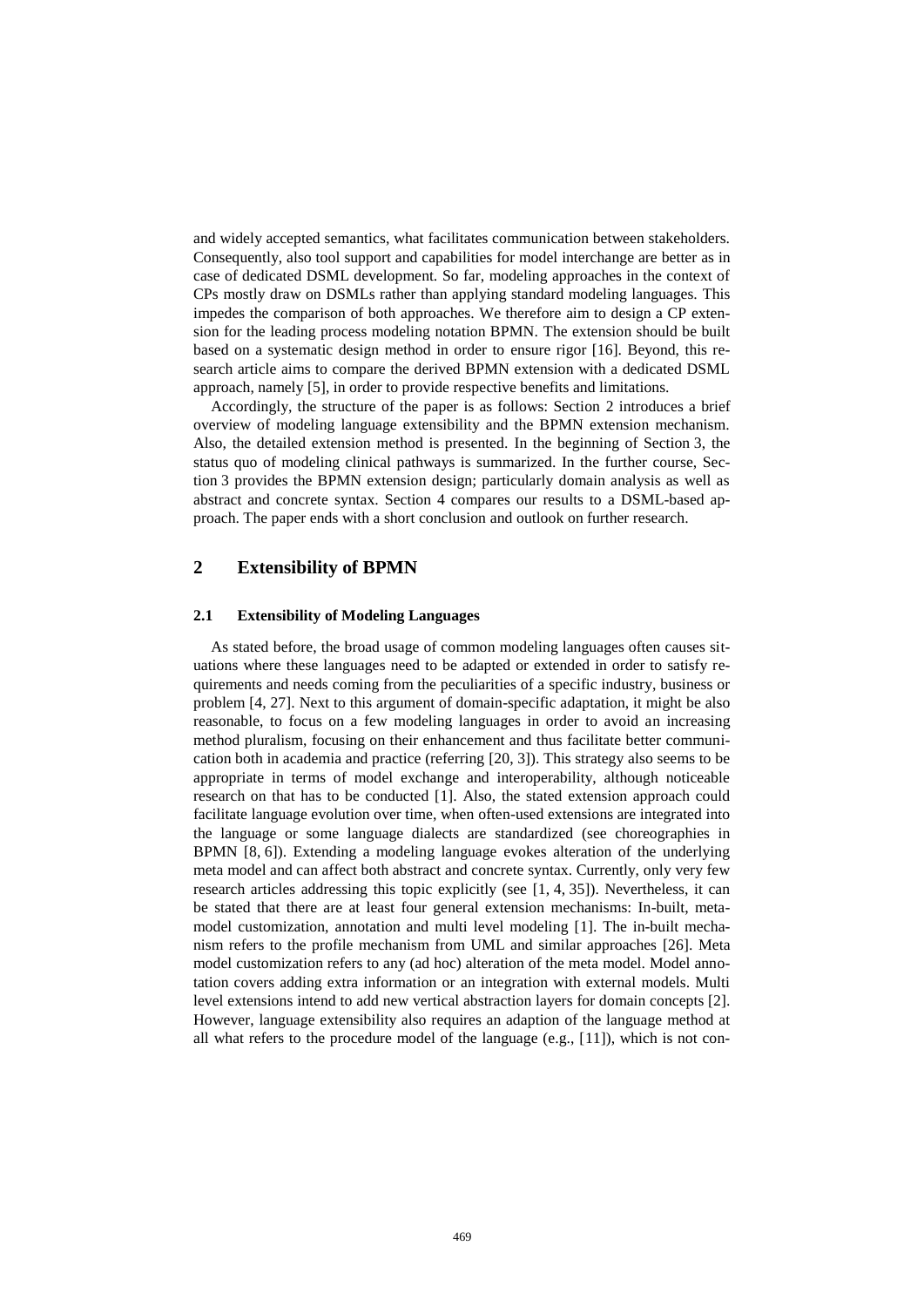sidered in literature so far. Thus, meta model extensibility as well as procedural aspects of extending BPMN are considered subsequently.

#### **2.2 BPMN Extension Mechanism and its Shortcomings**

BPMN provides an extension mechanism that is similar to the stated profiles mechanism. The mechanism enables the integration of domain-specific concepts while ensuring BPMN core validity ([\[24\]](#page-13-6), p. 44) and consists of mainly four classes: An *Extension Definition* specifies a named group of new attributes, that can be used by standard BPMN elements. Thus, both new concepts and new additional attributes can be defined. Consequently, an Extension Definition consists of multiple *Extension Attribute Definitions* that define the particular attributes. Permitted values of them need to be defined by the *Extension Attribute Value* class by leveraging basic types from the Meta Object Facility [\[25\]](#page-13-7). Finally, the *Extension* class binds the entire extension definition and its attributes to a BPMN model definition in order to make them technically accessible ([\[24\]](#page-13-6), p. 58). Despite the fact that BPMN offers a well-defined extension interface, only very few BPMN extensions make use of it [\[4\]](#page-12-2), what hampers comprehensibility, comparability between developed extensions and impedes the straightforward integration of extensions in modeling tools. We suppose, that the missing procedure model for extension building in BPMN causes this lack of rigor.

## **2.3 BPMN Extension Approach of Stroppi et al. (2011) and its Enhancement**

To the best of our knowledge, there is only one research article addressing the stated problem: Stroppi et al. (2011) define a model-transformation based procedure model for the integrated development of valid BPMN extensions that consist of the following steps:

- 1. Conceptualizing the domain as an UML class diagram (CDME model)
- 2. Transforming the CDME into an extension model (BPMN+X model)
- 3. Transforming the BPMN+X into a XML Schema Extension Definition and transforming that into a XML Schema Extension Definition Document

The approach is based on UML profiles ([\[36\]](#page-14-1), p. 7) and respective stereotypes in order to enable model transformation based on set of migration rules for diverse model element constellations ([\[36\]](#page-14-1), p. 9). Although the approach of [\[36\]](#page-14-1) is very well defined and applicable, it lacks in terms of considering a deeper domain analysis and design preparation. Thus, real need for extension is reasoned by an in-depth analysis of the BPMN specification. This leads implicitly to the derivation of the CDME model and its stereotypes. The following rules are defined for this equivalence check:

*Equivalence*: There is a semantically equivalent construct in the BPMN in the sense of a permitted combination of elements or just a single element. In this case, no extension is necessary and the domain concept is represented as BPMN concept.

*Conditional equivalence*: There is no obvious semantic matching with standard elements, but rather situational discussion is necessary in order to provide arguments for a possible mapping or to explain why it is not feasible. This situation is caused by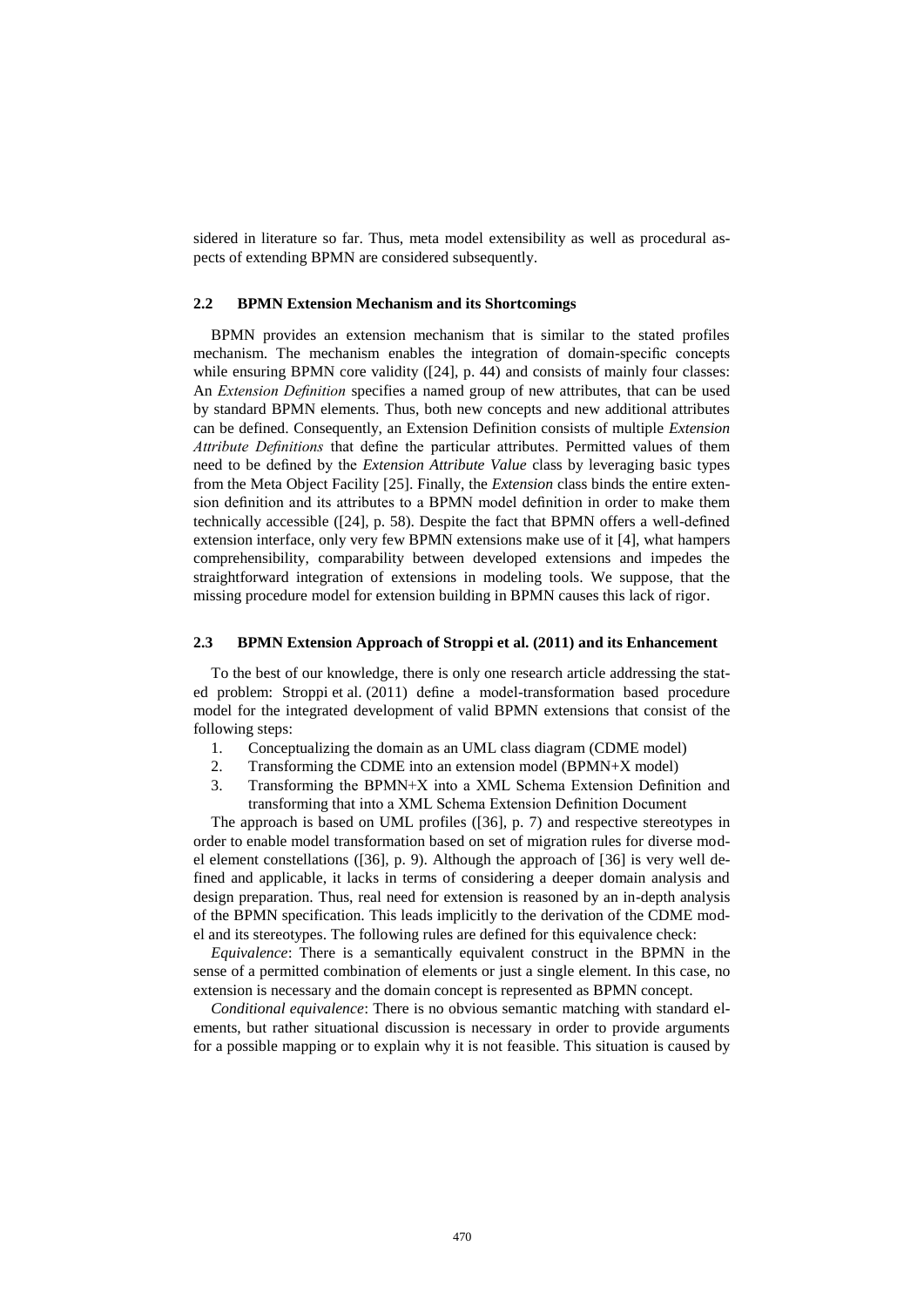the partial under specification of BPMN elements (e.g. [\[24\]](#page-13-6), p. 306). Consequently, the concept is either treated as equivalent concept or as non-equivalent concept.

*No equivalence*: There is no equivalence to any standard element for three reasons: First, the entire concept is missing. In this case, the domain concept is represented as Extension Concept in the CDME model. Second, a relation between two concepts is missing. Therefore, an association between the affected concepts is constructed in the CDME model. Third, properties of a concept are missing. Then, an owned property is assigned to the element in the CDME model.

We argue that an extension should widely make use of standard elements in order to exhaust the vocabulary of BPMN and reduce new elements to a minimum. With respect to the objective of this paper, step 3 and step 4 of the approach of Stroppi et al. (2011) are neither applied nor considered. Instead, the concrete syntax of the extension will be defined in a final step within the development process (according to [\[24\]](#page-13-6), p. 8). Figure 1 depicts the consolidated procedure model that is applied in Section [3.](#page-4-0)



**Fig. 1.** Integrated procedure model for the development of BPMN extensions

# <span id="page-4-0"></span>**3 Design of the Extension "BPMN4CP"**

#### <span id="page-4-1"></span>**3.1 Modeling of Clinical Pathways – Status Quo**

The current literature provides several contributions in the field of using general purpose modeling languages (GPML) [\[18,](#page-13-8) [31\]](#page-13-9), extensions of GPML [\[22,](#page-13-10) [32,](#page-13-11) [33\]](#page-13-12) as well as DSML [\[5,](#page-12-0) [12,](#page-12-9) [34\]](#page-13-13) for modeling medical treatment processes. The review of the state of the art however reveals that only some authors clarify their decision for using a specific language. In particular, there are only a few publications in the BPMN area, which use the BPMN as core language and systematically extend it by domain specific aspects. Müller & Rogge-Solti (2011), for example, focus on the modeling of shared execution of tasks [\[22\]](#page-13-10). In the domain-specific area of treatment processes, Scheuerlein et al. (2012) conduct a case study to develop two treatment models with BPMN focusing the applicability of the tangible BPMN construction method [\[33\]](#page-13-12). To enable treatment models to be executed and simulated, Hashemian & Abidi (2012) developed a semantic interoperability framework to provide a mapping of domain concepts and BPMN concepts [\[14\]](#page-13-14).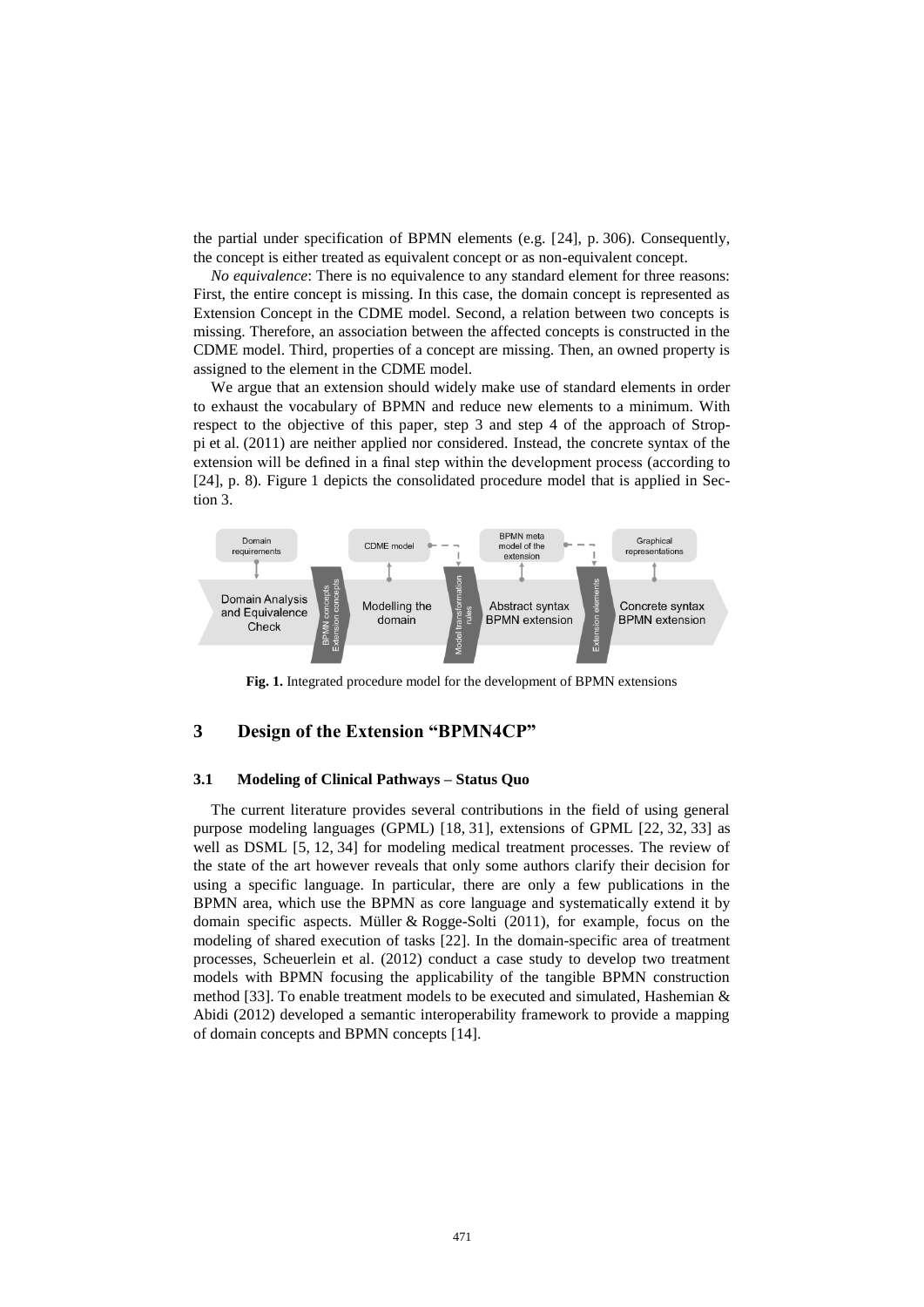Each related work is focusing specific modeling questions, while there is no approach using or extending the BPMN covering the typical needs of treatment processes by an in-depth requirements analysis of treatment scenarios like Burwitz et al. (2013) or Sarshar et al. (2005) did [\[5,](#page-12-0) [32\]](#page-13-11). Burwitz et al. (2013) consolidate the main stream of the previously work and design a requirements set for developing modeling languages for CPs. On this basis, they developed a DSML for CP (called "CPmod"). Because of the well-structured requirements set and the possibility to compare the design effort of this DSML against an extended GPML (BPMN), we decide to use this prior research result in Section [3.2](#page-5-0) and Section [3.3.](#page-6-0)

# <span id="page-5-0"></span>**3.2 Domain Analysis**

Figure 2 depicts the ontology, which was designed in order to get an appropriate understanding of the domain, its concepts and attributes (referring [\[13,](#page-13-15) [15\]](#page-13-16)).



**Fig. 2.** Basic OWL Lite ontology [\[37\]](#page-14-2) of CPs for the preparation of the extension design

The central concept is the *Clinical Pathway*, which consists of several activities. A *Process Flow* organizes and arranges all activities within the pathway that are necessary for the appropriate treatment of the patient. During treatment, the Patient has several *Clinical States* such as "diagnosed" or "treated". The concept *Variable Flow* covers the circumstance, that some parts of a treatment process are not exactly definable in advance. For example, some containing treatments steps are optional or the sequence of single steps is not determined but case specific. Also, single (sub) parts of one treatment step might be executed by different roles (e.g., different specialists). The concept *Parallel Flow* covers the parallel and simultaneous execution of activities. Simultaneity addresses the execution of parallel tasks at the same time. These tasks must not be executed successively. Further, a process flow contains several basic decision points (AND, OR, XOR) and Evidence-based decision points. Evidence-based decisions are predicated on evidence criteria that are processed within a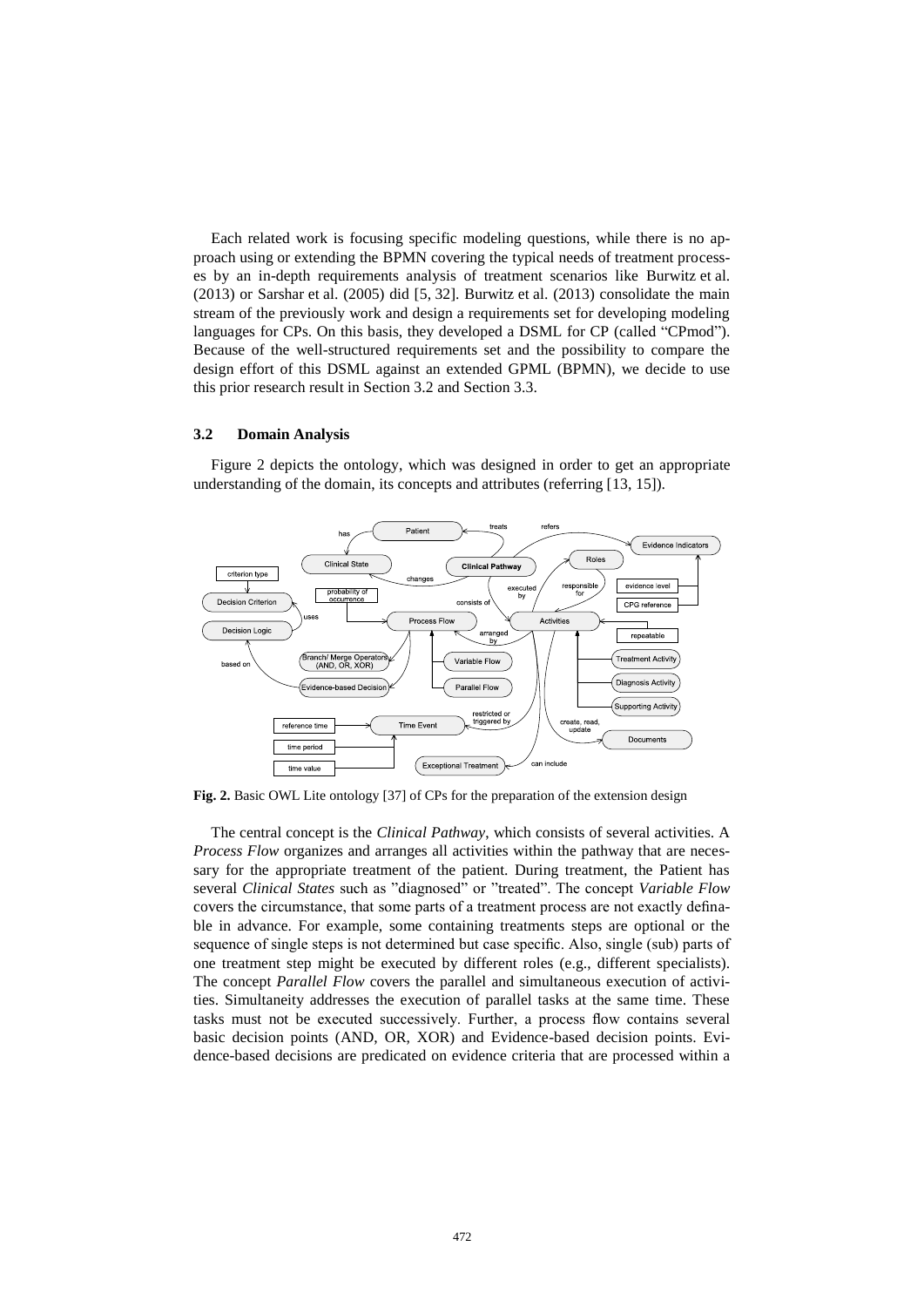specific *Decision Logic* (see [\[29,](#page-13-17) [30\]](#page-13-18)). *Evidence Indicators* can be assigned to different elements in order to explain their level of evidence and to provide a reference to a clinical pathway guideline (CPG). Activities can be divided into *Treatment Activities*, *Diagnosis Activities* and *Supporting Activities*. Besides, possible complications during treatment need to be taken into account: It is often necessary to define exceptional procedures for common complications that can be described in advance. This occurrence probability of process parts can be described, if appropriate evidences exist. Activities are executed by a specific *Role* that is responsible for the correct execution of an activity. Also, *Documents* for both medical and administrative purposes can be created or updated by activities (e.g., patient files). In the context of CPs, the consideration of time related aspects is crucial (e.g., [\[21\]](#page-13-19)). Single activities of a treatment process are often restricted or triggered by *Time Events*. These events can be associated with reference times, specific periods or other time-wise values.

#### <span id="page-6-0"></span>**3.3 Requirements and Equivalence Check**

Based on both the stated domain concepts and requirements, the comparison with standard BPMN is conducted in order to identify a reasonable need for extension. According to the presented domain ontology, each concept is described briefly and examined regarding its semantically equivalence with standard elements. Therefore, the respective element descriptions, rules and explanations within the BPMN specification were analyzed in-depth. Table 1 provides the conducted equivalence check and its implications for the CMDE model (classification as *BPMN Concept* or *Extension Concept*). For reasons of clarity, the comparison is divided into a set of generic process concepts and a set of CP specific concepts like evidence indicators. As result of the equivalence check, a classification as is made for each concepts.

# **3.4 Abstract Syntax: CDME and BPMN+X Model**

The CDME model was designed with regard to the stated domain ontology and the equivalence check (see Figure 3; standard BPMN classes are colored gray). Regarding to the single extension classes: A *Task* is specified by a *Diagnosis Task*, a *Therapy Task* and a *Supporting Task*. The *Simultan Parallel Gateway* specifies the *Parallel Gateway* in terms of the concurrent execution of activities. The *Evidence-based Gateway* specifies the *Complex Gateway* by defining a new *Expression* type in order to represent complex *Evidence-based Expressions*. These new expressions are composed of and at least one *Decision Criterion* and an optional *Decision Logic* that could specify individual logical expressions or formulas. A *Decision Criterion* has a *Criterion Type* that can be instantiated as *Boolean Criterion Type* or *Interval Criterion Type*. Each *Interval Criterion Type* has a specific range that is explicated by the minimum and maximum properties. Further, several BPMN elements can be associated with *Evidence Indicators*. Both the *Evidence Level* property and the *Document Type* property are designed as enumeration elements giving a domain-specific set of values (e.g., patient files, results from laboratory tests or treatment contracts). The stated properties of the *CPG Reference* element can be used for a detailed description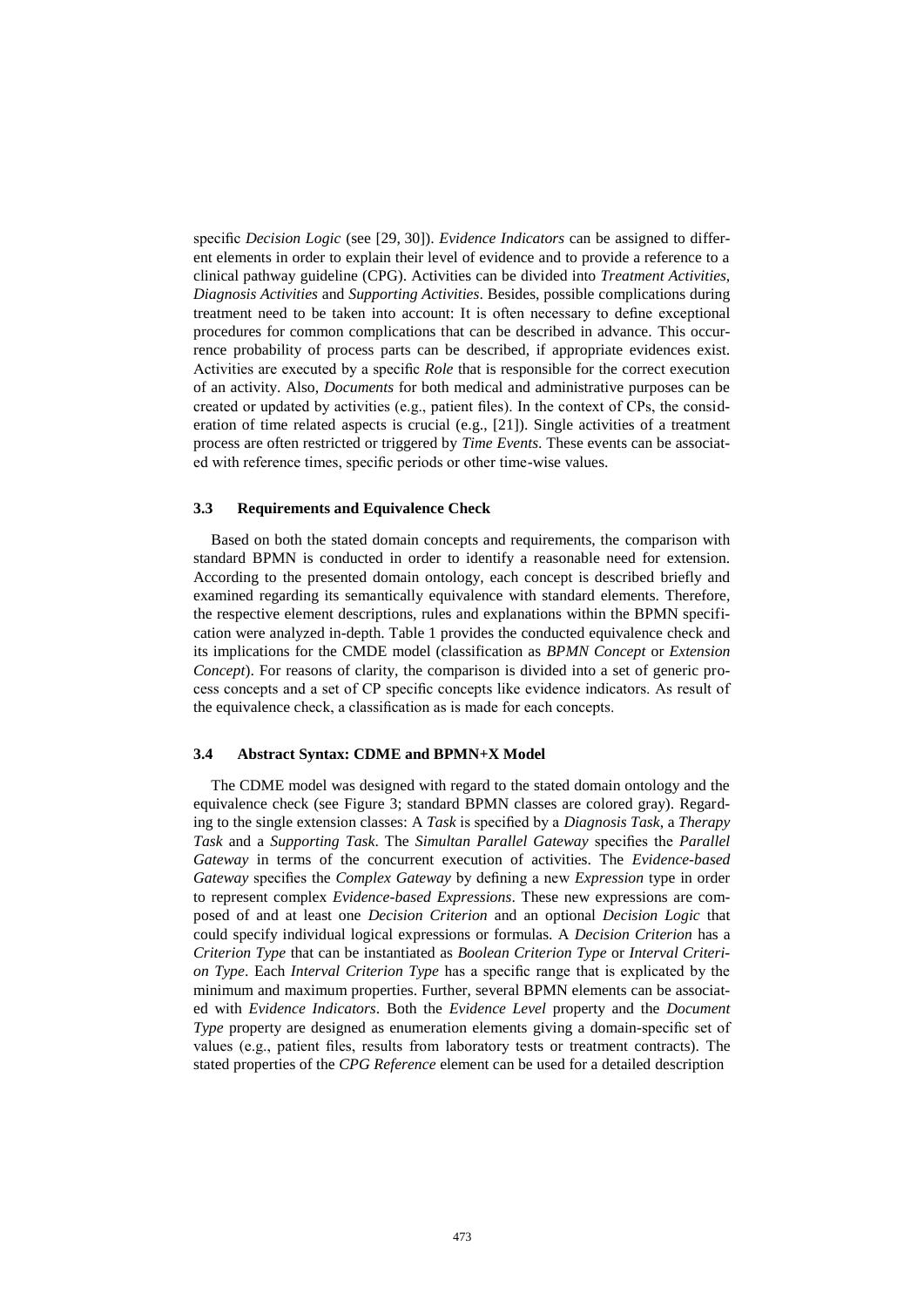| Req. Concept                                                      | Semantics                                                                                                                                          | <b>Equivalence Check</b>                                                                                                                                                                                                                                                                                                | CDME                                       |
|-------------------------------------------------------------------|----------------------------------------------------------------------------------------------------------------------------------------------------|-------------------------------------------------------------------------------------------------------------------------------------------------------------------------------------------------------------------------------------------------------------------------------------------------------------------------|--------------------------------------------|
|                                                                   |                                                                                                                                                    | Generic concepts from the CP domain and its representation within BPMN                                                                                                                                                                                                                                                  |                                            |
| R1 Activity                                                       | Process step within an entire process.                                                                                                             | Equivalence → Task, Activity                                                                                                                                                                                                                                                                                            | <b>BPMN Concept</b><br><b>BPMN Concept</b> |
| R1 Branch and Merge                                               | Common decision points within the process flow (XOR,                                                                                               | Equivalence $\rightarrow$ Exclusive Gateway (XOR), Parallel                                                                                                                                                                                                                                                             |                                            |
| Operators                                                         | AND, OR)                                                                                                                                           | Gateway (AND), Inclusive Gateway (OR)                                                                                                                                                                                                                                                                                   |                                            |
| R1 Process Flow                                                   | Directed control flow between tasks or activities.                                                                                                 | Equivalence → Sequence Flow                                                                                                                                                                                                                                                                                             | <b>BPMN Concept</b>                        |
| R1 Iteration                                                      | Repeatability of a process part, containing a set of activi-                                                                                       | Equivalence → Loop Marker for iterations; Conditional                                                                                                                                                                                                                                                                   | <b>BPMN Concept</b>                        |
|                                                                   | ties. Exit conditions need to be defined.                                                                                                          | Events for exit conditions                                                                                                                                                                                                                                                                                              |                                            |
| R1 Responsibility (Role)<br>R2 Variable Flow                      | Definition of execution responsibilities.                                                                                                          | Equivalence → Pools, Lanes                                                                                                                                                                                                                                                                                              | <b>BPMN</b> Concept                        |
|                                                                   |                                                                                                                                                    | Some parts of treatment processes are not exactly definable (a) Variable execution: Equivalence > Ad Hoc Processes: Ad Hoc Processes contain a set of tasks<br>in advance. For example, the execution of some treatment having no pre-defined sequence. Both sequence and occurrence are determined by the performer of | <b>BPMN</b> Concept                        |
|                                                                   | steps is variable or single treatment steps are optional. Also, the process ([24], p. 180-182).                                                    |                                                                                                                                                                                                                                                                                                                         |                                            |
|                                                                   |                                                                                                                                                    | there can be conditions regarding the number of executable (b) Role-across execution: Conditional equivalence > Pools, Lanes: Pools are representations of                                                                                                                                                              |                                            |
|                                                                   | execution of activity bundles by different roles should be<br>activities $(^{90}$ . n", "1n", at least two etc.). Besides, the                     | participants and reflect responsibilities for an entire process. Lanes serve the organization of                                                                                                                                                                                                                        |                                            |
|                                                                   | possible.                                                                                                                                          | are used for the representation of roles and Pools are used for the entire CP. Further, Groups can be<br>activities ([24], p. 306 et seq.). Lanes can be used for roles, systems or departments. Below, Lanes                                                                                                           |                                            |
|                                                                   |                                                                                                                                                    | used for the visualization of logically contiguous activities over different roles.                                                                                                                                                                                                                                     |                                            |
|                                                                   |                                                                                                                                                    | very different decision logics. If necessary, Complex Gateways and Annotations can be used for the<br>(c) Variable decision points: Equivalence $\rightarrow$ Gateways: Gateways offer the opportunity to define                                                                                                        |                                            |
|                                                                   |                                                                                                                                                    | explication of nontrivial logics.                                                                                                                                                                                                                                                                                       |                                            |
| R <sub>2</sub> Parallel Flow                                      | Parallel and simultaneous execution of activities.                                                                                                 | Conditional equivalence $\rightarrow$ Parallel Gateway: Parallel Gateways only define the synchronization of Extension Concept                                                                                                                                                                                          |                                            |
|                                                                   |                                                                                                                                                    | parallel sequence flows. Simultaneity regarding the particular tokens is not required ([24], p. 293; p. (specification of                                                                                                                                                                                               |                                            |
|                                                                   |                                                                                                                                                    | Conditional Events is possible. However, the semantics of this concept should be realized within oneconcerning simul-<br>434). Thus, Parallel Gateways cannot be used. Further, a combination of Parallel Gateways and                                                                                                  | parallel gateway                           |
|                                                                   |                                                                                                                                                    | element with respect to model clarity.                                                                                                                                                                                                                                                                                  |                                            |
| R4 Time Events                                                    | Temporal aspects, dependencies and restrictions (reference Equivalence → Timer Events                                                              |                                                                                                                                                                                                                                                                                                                         | <b>BPMN</b> Concept<br>taneity)            |
|                                                                   | time, time period, specific time value)                                                                                                            |                                                                                                                                                                                                                                                                                                                         |                                            |
|                                                                   |                                                                                                                                                    | Specific concepts from the CP domain and its representation within BPMN                                                                                                                                                                                                                                                 |                                            |
|                                                                   | R1 Treatment Steps (Diagno-Specification of treatment steps as diagnosis task, therapy No equivalence (no appropriate Marker)                      |                                                                                                                                                                                                                                                                                                                         | <b>Extension Concept</b>                   |
|                                                                   | sis, Therapy, Supporting) task or supporting task.                                                                                                 |                                                                                                                                                                                                                                                                                                                         |                                            |
| <b>Documents</b><br>$\overline{R}$                                | Specification of documents for medical or administrative                                                                                           | Conditional equivalence $\rightarrow$ Data Objects: The use of Data Objects is possible but would cause a                                                                                                                                                                                                               | Extension Concept                          |
|                                                                   | purposes.                                                                                                                                          | high level of abstraction. Also, the use of Properties is not possible since only Processes, Activities                                                                                                                                                                                                                 |                                            |
|                                                                   |                                                                                                                                                    | and Events can be associated with them ([24], p. 210).                                                                                                                                                                                                                                                                  |                                            |
| R1 Clinical States                                                | Representation of the patient's condition based on events,                                                                                         | Equivalence $\rightarrow$ Events                                                                                                                                                                                                                                                                                        | <b>BPMN</b> Concept                        |
|                                                                   | e.g. a start event represents the initial condition of a patient,                                                                                  |                                                                                                                                                                                                                                                                                                                         |                                            |
|                                                                   | a terminal event represents the state of the patient after<br>treatment.                                                                           |                                                                                                                                                                                                                                                                                                                         |                                            |
| R3 Evidence-based Decision                                        | Complex path decisions based on at least one decision                                                                                              | <b>Conditional equivalence <math>\rightarrow</math></b> Complex Gateway: The use of a Complex Gateway and an associated Extension Concept                                                                                                                                                                               |                                            |
|                                                                   | criterion.                                                                                                                                         | Annotation containing the activation Condition is imaginable ([24], p. 84 and p. 295). However, this                                                                                                                                                                                                                    |                                            |
|                                                                   |                                                                                                                                                    | configuration lacks both in terms of formalization and the integration of evidence-based criteria                                                                                                                                                                                                                       |                                            |
| R <sub>3</sub> Decision Criterion                                 | Evidence based decision criterion having defined limit                                                                                             | No equivalence                                                                                                                                                                                                                                                                                                          | <b>Extension Concept</b>                   |
| R3 Criterion Type                                                 | The type of a decision criterion.<br>values.                                                                                                       | No equivalence                                                                                                                                                                                                                                                                                                          | <b>Extension Concept</b>                   |
| R <sub>3</sub> Decision Logic                                     | Evidence based decision logic that contains decision criteriaNo equivalence                                                                        |                                                                                                                                                                                                                                                                                                                         | <b>Extension Concept</b>                   |
|                                                                   | and their application.                                                                                                                             |                                                                                                                                                                                                                                                                                                                         |                                            |
| R3 Evidence Indicator                                             |                                                                                                                                                    | Indicator that can be bound to activities, decisions, process No equivalence (a simple visual grouping of elements with Groups ([24], p. 68) is not preferred)                                                                                                                                                          | <b>Extension Concept</b>                   |
|                                                                   | parts and the entire process.                                                                                                                      |                                                                                                                                                                                                                                                                                                                         |                                            |
| R3 Evidence Level<br>R3 CPG Reference<br>R5 Exceptional Treatment | Maturity and quality of an evident statement (levels $A - F$ ). No equivalence Reference to a specific clinical practice guideline. No equivalence |                                                                                                                                                                                                                                                                                                                         | <b>Extension Concept</b>                   |
|                                                                   |                                                                                                                                                    |                                                                                                                                                                                                                                                                                                                         | <b>Extension Concept</b>                   |
|                                                                   | Treatment of complications or other kinds of irregularities<br>(both predictable and unpredictable)                                                | complications), Escalation Events (report to the next highest responsible role), Compensation Events<br>Equivalence $\rightarrow$ Cancel Events (e.g., cancellation of a therapy), Error Events (e.g., unexpected                                                                                                       | <b>BPMN</b> Concept                        |
|                                                                   |                                                                                                                                                    | (treatment of predictable irregularities)                                                                                                                                                                                                                                                                               |                                            |
|                                                                   |                                                                                                                                                    |                                                                                                                                                                                                                                                                                                                         |                                            |

# **Table 1.** Equivalence Check and Derivation of Concepts for the CDME Model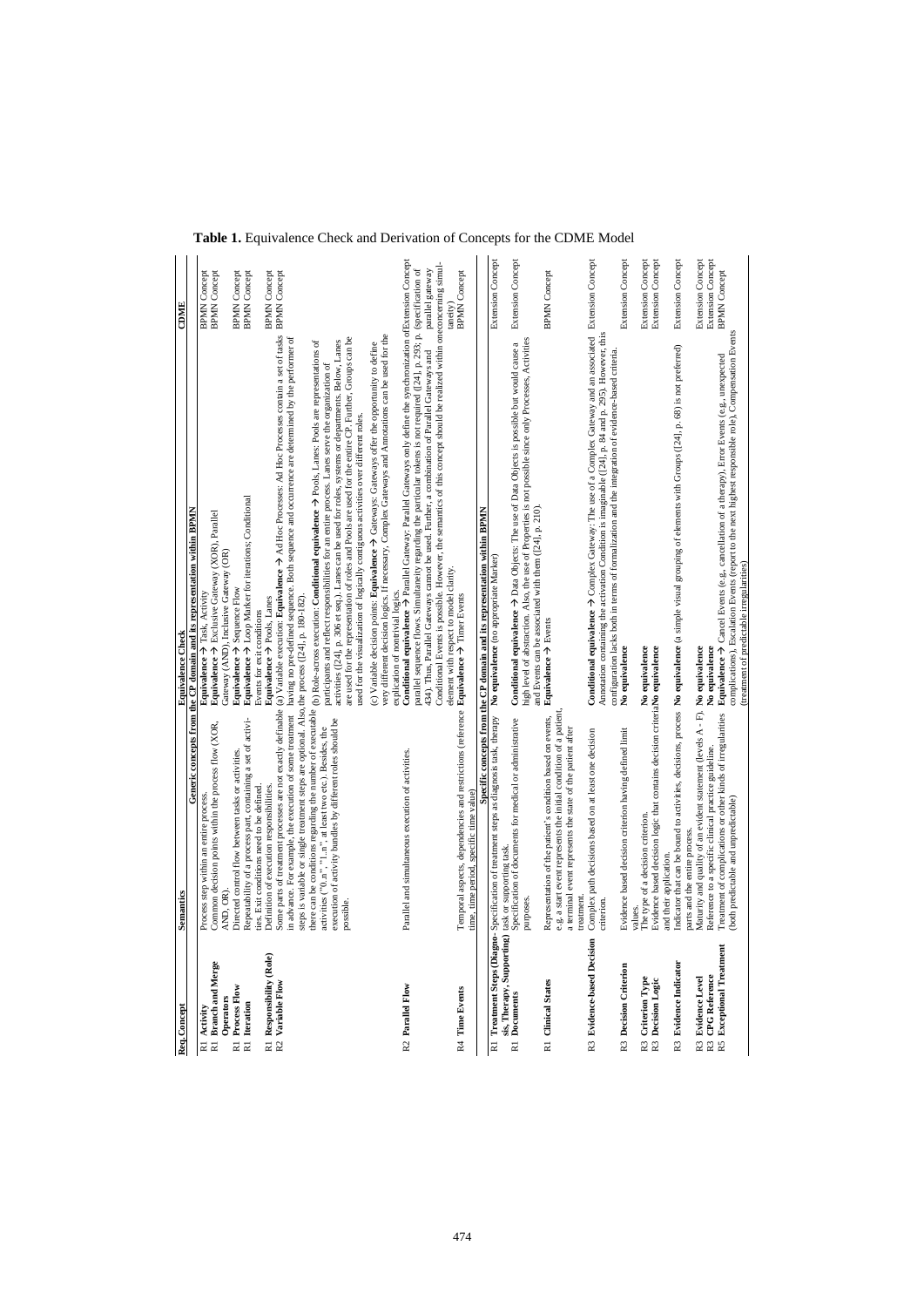

**Fig. 3.** Abstract syntax of the BPMN4CP extension (CDME and derived BPMN+X model)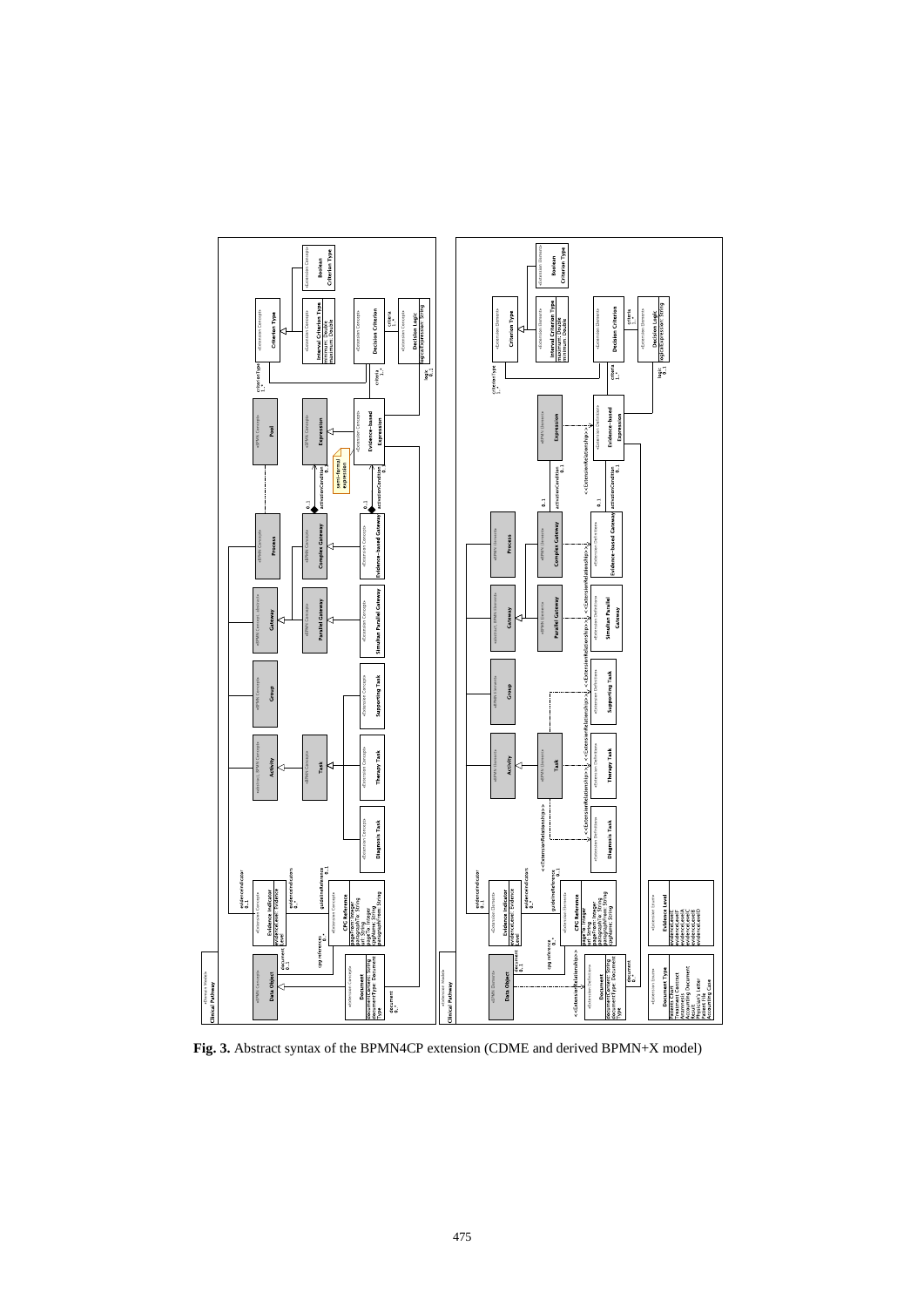of the respective *CPG document* in order to reference to the relevant statements.

Based on the model transformation rules stated in Stroppi et al. (2011), the CDME model was then transformed into the BPMN+X model (Figure 3). With respect to the limited space of this paper, the application of each applied transformation rule cannot be presented.

#### **3.5 Concrete Syntax and Demonstration**

The concrete syntax of the extension is presented in Figure 4. The *Task* element is specified by new markers for representing *Diagnosis Tasks*, *Therapy Tasks* and *Support Tasks*. A Document is depicted as specified *Data Object* with an icon on the left side that reflects the selected *Document Type* of the element. Further, the graphical representations of the *Simultan Parallel Gateway* and the *Evidence-based Gateway* are provided. An *Evidence Indicator* is depicted as orange hand containing the respective level of evidence. Following the determinations in the extension meta-model, the icon can be assigned to nearly all flow elements.



**Fig. 4.** New notations: New task marker, specified data object (icon represents the document type), *Simultan Parallel Gateway*, *Evidence-based Gateway* and *Evidence Level* (left to right)

Figure 5 demonstrates the evolved BPMN extension by presenting a simplified CPG of a wisdom tooth treatment whose semantic is as follows: The treatment starts with the diagnostical activities of anamnesis and radiographic test. Since the order of these steps is not explicitly determined while both activities are obligatory, we use parallel gateways. The surrounding group additionally visualizes the semantic integrity of both steps being diagnostics. The radiograph created is necessary for the later decision of therapy. Computer tomography and biopsy are additional but optional diagnostic steps, expressed using inclusive gateways. All these actions are typed diagnostic, illustrated by the corresponding icon.



**Fig. 5.** Instance of BPMN4CP demonstrating a wisdom tooth treatment process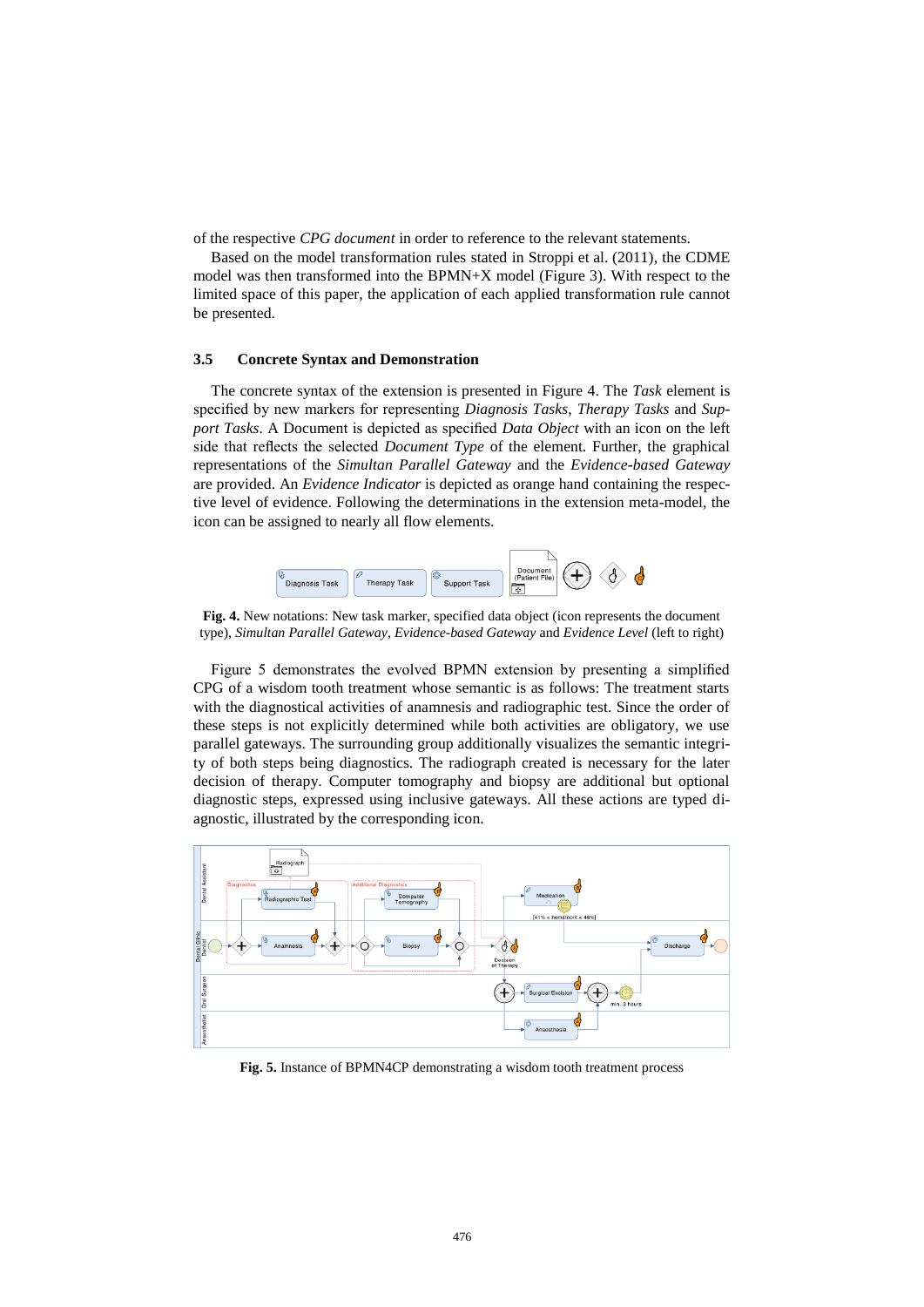The dentist is responsible for the evidence-based decision of therapy. The decision is associated with several decision criteria (e.g., radix aberration [true/false], carious defect [true/false]) and decision logic, expressing that if a patient has no radix aberration but a carious defect, the alternative of a surgery is usually preferred. Otherwise, an iterative medication should be done, until the patient's hematocrit reaches an acceptable range, before being discharged finally. Since the dentist decides for a surgical excision, this activity is simultaneously supported by an anesthesia. In this case, the patient cannot be discharged before three hours after surgery. Evidence indicators are attached to various process elements expressing their evidence level. The radiographic test and the anamnesis e.g. are highly approved by the current medical science (A-level).

# **4 Discussion und Further Research**

# **4.1 BPMN Extension vs. DSML Approach**

As stated at the beginning of this article, it was also intended to conduct a comparative analysis of the designed BPMN extension and a dedicated DSML approach, namely Burwitz et al. (2013). The analysis is feasible, since both approaches mainly repose on the same requirements (see Section [3.1\)](#page-4-1). Therefore, an argumentative consideration of advantages and disadvantages was conducted (see Table 2).

| <b>Criterion</b>     | <b>Extension Approach</b>                                                                    |           | <b>DSML</b> Approach (see [5])                                              |         |
|----------------------|----------------------------------------------------------------------------------------------|-----------|-----------------------------------------------------------------------------|---------|
| Domain<br>sentation  | Repre-Nearly complete<br>Discussion on conditional equiva-<br>lences necessary (see Table 1) | $(*)$     | Complete                                                                    |         |
| Meta Model           | Level M2 / M2 <sub>profile</sub>                                                             | $\bullet$ | Level M2                                                                    |         |
| Abstr. Syntax        | Limited capabilities (missing ele-<br>ment constraints), no views possible                   | $\odot$   | Complete specification<br>Views are possible                                |         |
| Concr. Syntax        | Limited by BPMN style $(24, p. 8)$                                                           | ⊙         | Not limited                                                                 |         |
| Procedure            | Limited guidance [1, 36]                                                                     | ⊙         | Limited guidance [10]                                                       | $\odot$ |
| Concept Reuse        | Broad reuse (e.g., task type)<br>Focus on domain concepts                                    |           | Re-design of basal process concepts<br>Focus on domain and process concepts |         |
| Cost of Design       | Depends on relations to BPMN                                                                 | ⊙         | Depends on language                                                         | ⊙       |
| <b>Tool Support</b>  | Good (range of tools)                                                                        |           | Limited                                                                     |         |
| <b>Dissemination</b> | Very good                                                                                    |           | Limited                                                                     |         |
| Integration          | Integration with other extensions<br>Reuse of other BPMN interfaces                          |           | Dedicated interfaces required<br>No integration reuse                       |         |
| Execution            | <b>BPEL</b> integration with adaption                                                        | ⊙         | Requires dedicated design                                                   |         |

Table 2. Comparison between extension and DSML approach (legend:  $\bullet$  fulfilled,  $\odot$  partly, − not fulfilled)

As can be seen from Table 2, DSMLs generally benefit from their capabilities in describing the domain adequately, since both syntax and semantics can be defined completely in accordance to the problem. Of course, the extension approach suffers from some shortcomings in this context due to limitations of the extension mechanism and its capabilities in defining new concepts. For instance, BPMN does not provide a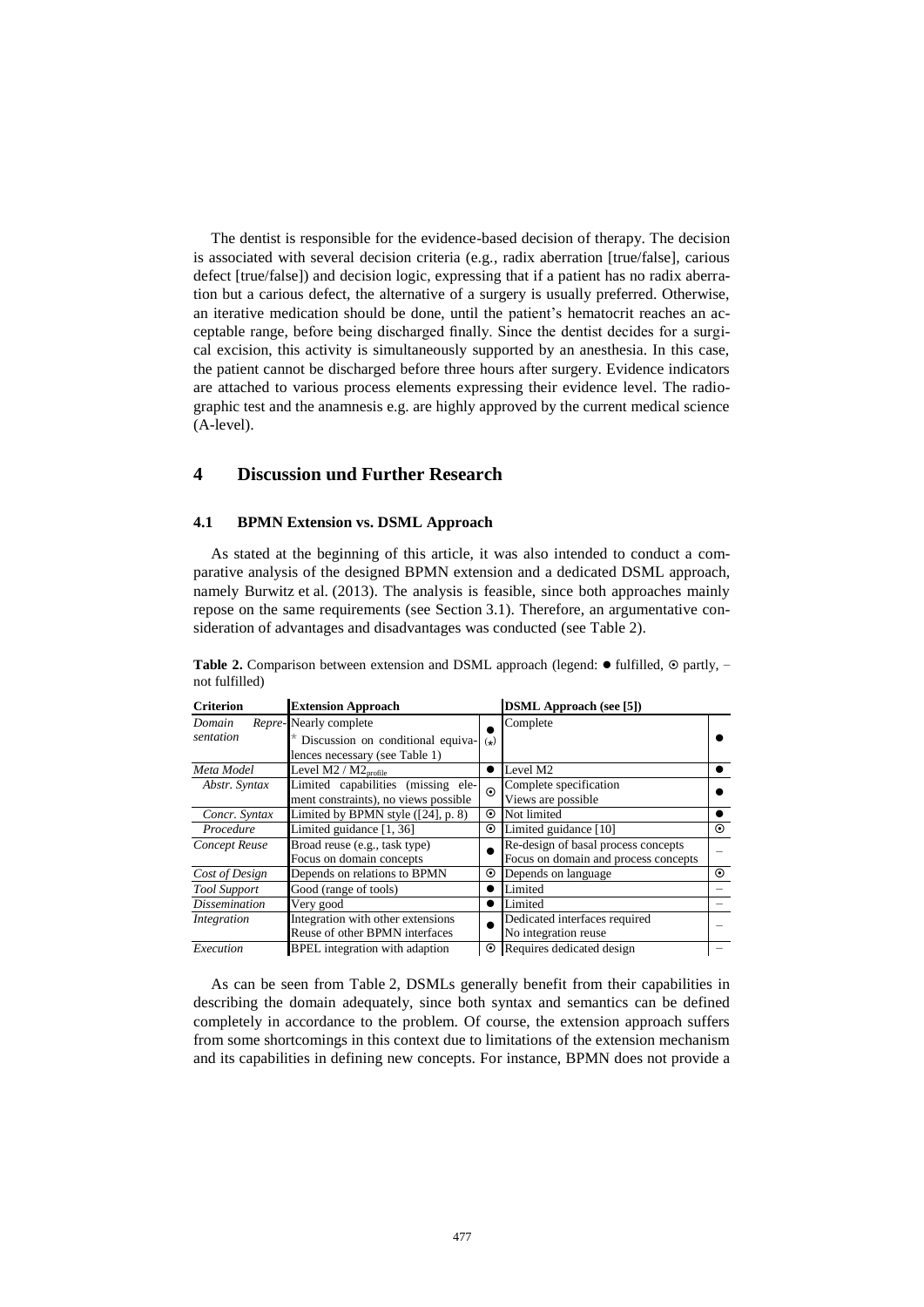specification of the BPMN class that is extended in particular. Rather, each sub class of the *Base Element* class can have a relation to some extension class. It has also to be taken into account, that language extension requires both a very deep understanding of all language concepts and a reasonable consideration of semantic equivalences, what can be very time-consuming (see Section [3.3\)](#page-6-0). On the other side, language extension benefits from the reuse of general concepts, constraints and rules. A dedicated definition of – for instance – basic process logic concepts is not necessary.

However, it cannot be stated in general, that designing a DSML is more expensive than designing an extension, since some appropriate tools and frameworks exist for that (e.g., [\[9\]](#page-12-11)). In regard to modeling tool support and the integration of further (process) extensions, the extension approach has advantages due to the dissemination of BPMN and the existence of interfaces, tools and also knowledge. In DSML approach, corresponding interfaces need to be implemented separately. The ability of BPEL based workflow integration is another plus of the BPMN extension approach, which supports model execution.

In the context of CPs, we found that the BPMN extension approach is more suitable in terms of language design, since a range of BPMN tools could be reused or specialized (see Table 1). Further elements were added as kind of information objects with specific properties. However, a "make or extend" decision always depends on both the properties of the considered domain and the entire project scope. For instance, CPs are common in healthcare and hospitals perhaps even apply BPMN for CP modeling. Thus, BPMN seems to be better for reasons of scalability. In contrast, a DSML can be more powerful for very specific CP modeling cases that imply special requirements to the control flow, the message flow or model transformations.

#### **4.2 Conclusion and Outlook**

This research article provides one major contribution as well as two related contributions: First, a valid BPMN extension for CPs is provided, which can be applied by domain experts or even customized by model engineers due to its comprehensive and precise specification. Second, we propose an enhancement of the BPMN extension approach of Stroppi et al. (2011) in order to conduct a deeper domain analysis with better consideration of comparing extension concepts with standard BPMN concepts. Third, we also introduced a comparison of the CP extension approach with a DSML based approach in order to state respective advantages and disadvantages.

There are some issues for investigation in further research: First of all, it seems to be necessary to intensify research on decision support for language engineers in terms of extending a standard language or building a dedicated DSML from scratch. There should be also better methodical support of extension development; both regarding syntactical aspects (e.g., extension patterns) and also regarding to better guidance in development. It is also necessary to intensify research on the "extend or build" decision (see above), which depends on domain characteristics and the particular project context. With regard to BPMN4CP it has to be stated, that the extension has to be evaluated in a broader application space [\[16\]](#page-13-2). Currently, first prototypical application is done in the EU founded healthcare infrastructure project *"CCS Telehealth East*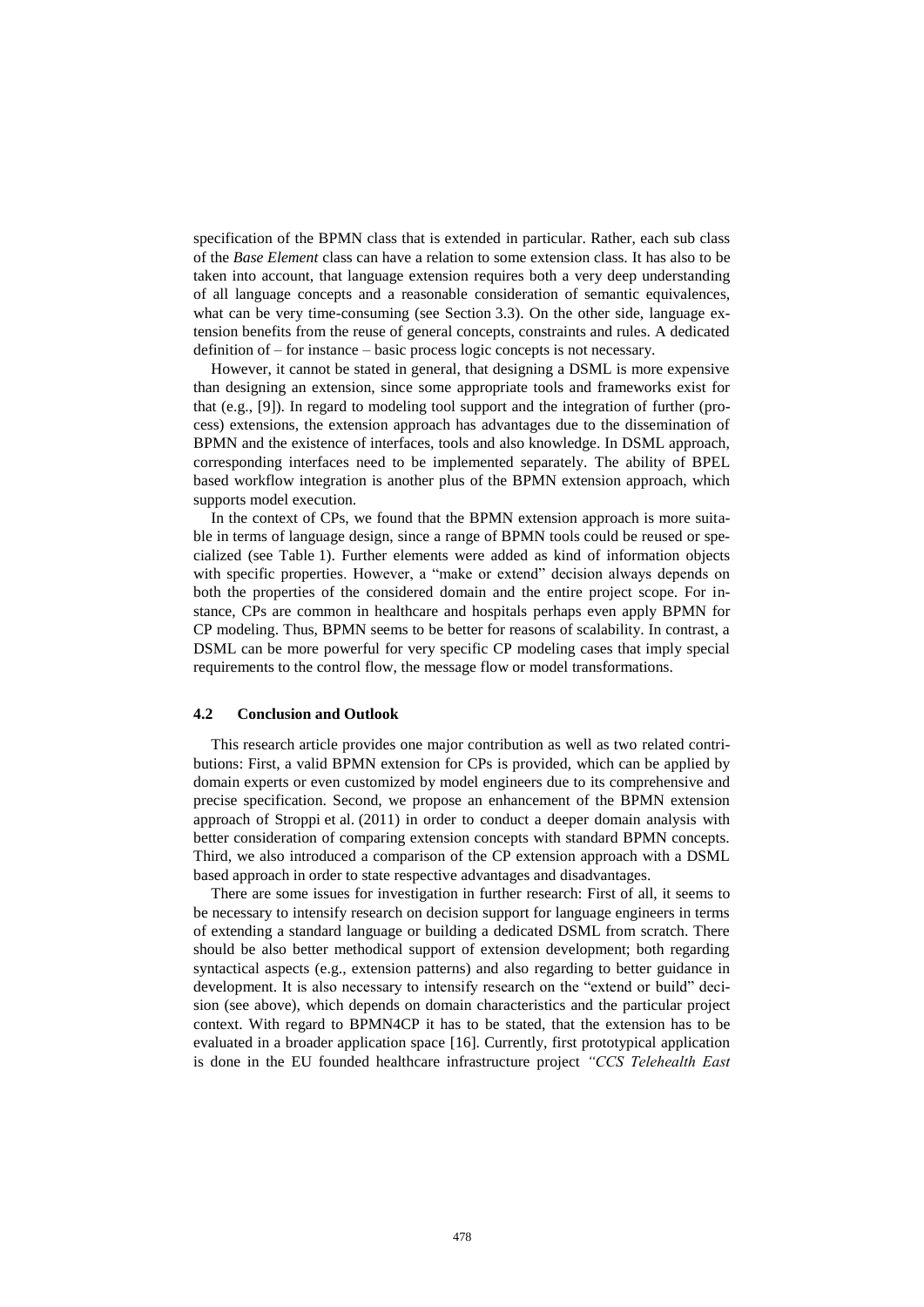*Saxony"*, in which the extension is used for building CPs that are used in the context of education, quality management certification and configuration of workflows for the case management tasks.

Generally, there are also several aspects for further investigation in the field of conceptual modeling in healthcare: Industrial processes can be designed very strictly during process design-time since there is relatively low risk of unexpected events. In contrast, medical processes have a high potential of deviation while process run-time due to numerous reasons such as individual choices of patients, experiences of physicians or very untypical case complexes. Only few research addresses this topic so far. Concerning that, the recently published Case Management Model and Notation (CMMN) is very promising, as CMMN facilitates modeling ad-hoc reactions to changing, case-depended conditions [\[23\]](#page-13-20). Within this research article, we focus on BPMN due its dissemination in the healthcare sector and its benefits (see Section 1).

Finally, we have also identified problems in modeling role across (shared) activities in BPMN (see also [\[22\]](#page-13-10)). Indeed, it is possible to model a shared set of activities by using *Lanes* and *Groups* in one diagram, but this configuration does not allow to model iterations within the grouped set of activities. Separating the shared activity into several diagrams is possible at this point, but impedes model readability.

## **References**

- <span id="page-12-4"></span>1. Atkinson, C., Gerbig, R., Fritzsche, M.: Modeling language extension in the enterprise systems domain. IEEE International EDOC Conference, 49-58 (2013)
- <span id="page-12-7"></span>2. Atkinson, C., Gutheil, M., Kennel, B.: A flexible infrastructure for multilevel language engineering. IEEE Transactions on Software Engineering, 35(6), 742-755 (2009)
- <span id="page-12-3"></span>3. Becker, J.: Interview with Reinhard Schütte on "Managing Large-scale BPM Projects". Business & Information Systems Engineering, 1-3 (2014).
- <span id="page-12-2"></span>4. Braun, R., Esswein, W.: Classification of Domain-Specific BPMN Extensions. In: Frank, U., Pastor, O., Loucopoulos, P., Petrounias, I. (Eds.) Lecture Notes in Business Information Processing, 197, 42-57 (2014)
- <span id="page-12-0"></span>5. Burwitz, M., Schlieter, H., Esswein, W.: Modeling Clinical Pathways-Design and Application of a Domain-Specific Modeling Language. Wirtschaftsinformatik Proceedings, Paper 83 (2013)
- <span id="page-12-6"></span>6. Chinosi, M., Trombetta, A.: BPMN: An introduction to the standard. Computer Standards & Interfaces, 34(1), 124-134 (2012)
- <span id="page-12-1"></span>7. De Bleser, L., Depreitere, R., De Waele, K., Vanhaecht, K., Vlayen, J., Sermeus, W.: Defining Pathways. Journal of Nursing Management 14(7), 553-563 (2006)
- <span id="page-12-5"></span>8. Decker, G., Kopp, O., Leymann, F., and Weske, M. BPEL4Chor: Extending BPEL for modeling choreographies. IEEE Internat. Conference on Web Services, 296–303 (2007)
- <span id="page-12-11"></span>9. Frank, U.: Multi-Perspective Enterprise Modeling (MEMO) Conceptual Framework and Modeling Languages. HICCS Proceedings, 1258-1267 (2002)
- <span id="page-12-10"></span>10. Frank, U.: Some Guidelines for the Conception of Domain-Specific Modeling Languages. EMISA Proceedings, 190, 93-106 (2011)
- <span id="page-12-8"></span>11. Greiffenberg, S. (2004). Methodenentwicklung in Wirtschaft und Verwaltung. Kovac.
- <span id="page-12-9"></span>12. Heise, D., Hess, M., Strecker, S., Frank, U.: Rekonstruktion eines klinischen Behandlungspfads mithilfe domänenspezifischer Erweiterungen einer Geschäftsprozessmodellierungssprache. DLM 2010, 210-227 (2010)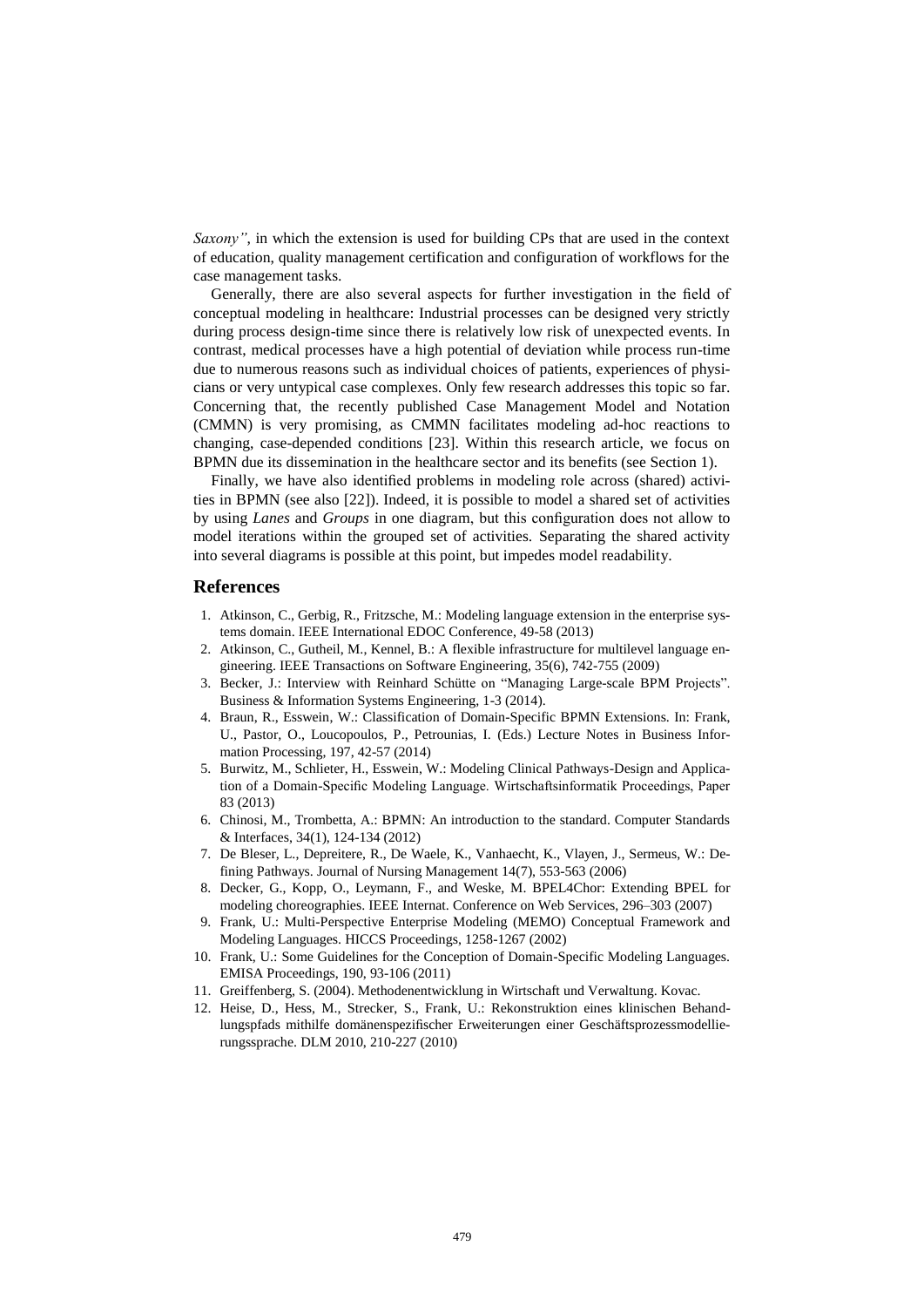- <span id="page-13-15"></span>13. Happel, H. J., Seedorf, S.: Applications of ontologies in software engineering: Proceedings of Workshop on Sematic Web Enabled Software Engineering on the ISWC, 5-9 (2006)
- <span id="page-13-14"></span>14. Hashemian, N., Abidi, S. S. R.: Modeling clinical workflows using business process modeling notation. International Symposium on. Computer-Based Medical Systems (2012)
- <span id="page-13-16"></span>15. Heijst, G., Schreiber, A.T., Wielinga, B.J.: Using Explicit Ontologies in KBS Development. International Journal of Human-Computer Studies, 46(2), 183-292 (1997)
- <span id="page-13-2"></span>16. Hevner, A.R., March, S.T., Park, J., Ram, S.: Design Science in Information Systems Research. MIS Quarterly, 28(1), 75-105 (2004)
- 17. ISO (International Organization for Standardization): ISO/IEC 19510:2013, Object Management Group Business Process Model and Notation (2013)
- <span id="page-13-8"></span>18. Kirchner, K. et al.: Experience from collaborative modeling of clinical pathways. Tagungsband des Workshops Modellierung im Gesundheitswesen, 13-22 (2014)
- <span id="page-13-1"></span>19. Lenz, R., Reichert, M.: IT Support for Healthcare Processes–premises, Challenges, Perspectives. Data and Knowledge Engineering, 61(1), 39-58 (2007)
- <span id="page-13-4"></span>20. Loos, P., Mettler, T., Winter, R., Goeken, M., Frank, U., Winter, A.: Methodological pluralism in business and information systems engineering? Business & Information Systems Engineering, 5(6), 453-460 (2013).
- <span id="page-13-19"></span>21. Lin, F. R., Chou, S. C., Pan, S. M., Chen, Y. M.: Mining time dependency patterns in clinical pathways. International Journal of Medical Informatics, 62(1), 11-25 (2001)
- <span id="page-13-10"></span>22. Müller, R., Rogge-Solti, A.: BPMN for Healthcare Processes. Third Central European Workshop on Services and their Composition, 65-72 (2011)
- <span id="page-13-20"></span>23. Object Management Group (OMG): Case Management Model and Notation Version 1.0. http://www.omg.org/spec/CMMN/1.0 (2014)
- <span id="page-13-6"></span>24. Object Management Group (OMG): Business Process Model and Notation (BPMN), Version 2.0. http://www.omg.org/spec/BPMN/2.0/PDF/ (2011)
- <span id="page-13-7"></span>25. Object Management Group (OMG): Meta Object Facility (MOF), Version 2.4.2. http://www.omg.org/spec/MOF/ (2014)
- <span id="page-13-5"></span>26. Object Management Group (OMG): Unified Modeling Language Specification Version 2.4.1. http://www.omg.org/spec/UML/2.4.1/Superstructure/PDF (2011)
- <span id="page-13-3"></span>27. Pardillo, J.: A Systematic Review on the Definition of UML Profiles. Model Driven Engineering Languages and Systems, Lecture Notes in Computer Science (6394), 407-422.
- <span id="page-13-0"></span>28. Rotter, T., L. Kinsman, E. James, A. Machotta, H. Gothe, J. Willis, P. Snow, J. Kugler: Clinical Pathways: Effects on Professional Practice, Patient Outcomes, Length of Stay and Hospital Costs. Cochrane Database Systems Review,3 (2010)
- <span id="page-13-17"></span>29. Sackett, D. L., Rosenberg, W., Gray, J. A., Haynes, R. B., Richardson, W. S.: Evidence based medicine: what it is and what it isn't. BMJ, 312(7023), 71-72 (1996).
- <span id="page-13-18"></span>30. Sackett, D. L.: Evidence-based medicine. John Wiley & Sons, Ltd. (2000)
- <span id="page-13-9"></span>31. Sarshar, K., Loos, P.: Klassifikation von Sprachen zur Modellierung medizinischer Behandlungspfade. In: Rebstock, M. (ed.) Tagungsband MobIS 2004, 43-59 (2004)
- <span id="page-13-11"></span>32. Sarshar, K. P., Dominitzki, P., Loos, P.: Einsatz von Ereignisgesteuerten Prozessketten zur Modellierung von Prozessen in der Krankenhausdomäne - Eine Empirische Methodenevaluation. EPK 2005, 97-116 (2005)
- <span id="page-13-12"></span>33. Scheuerlein, H., Rauchfuss, F., Dittmar, Y., Molle, R., Lehmann, T., Pienkos, N., Settmacher, U.: New methods for clinical pathways – Business Process Modeling Notation (BPMN) and Tangible Business Process Modeling (t.BPM). Langenbeck's Archives of Surgery, 397(5), 755-761 (2012)
- <span id="page-13-13"></span>34. Schlieter, H.: Ableitung von Klinischen Pfaden aus Medizinischen Leitlinien - Ein Modellbasierter Ansatz. Dissertation, Technische Universität Dresden (2012)